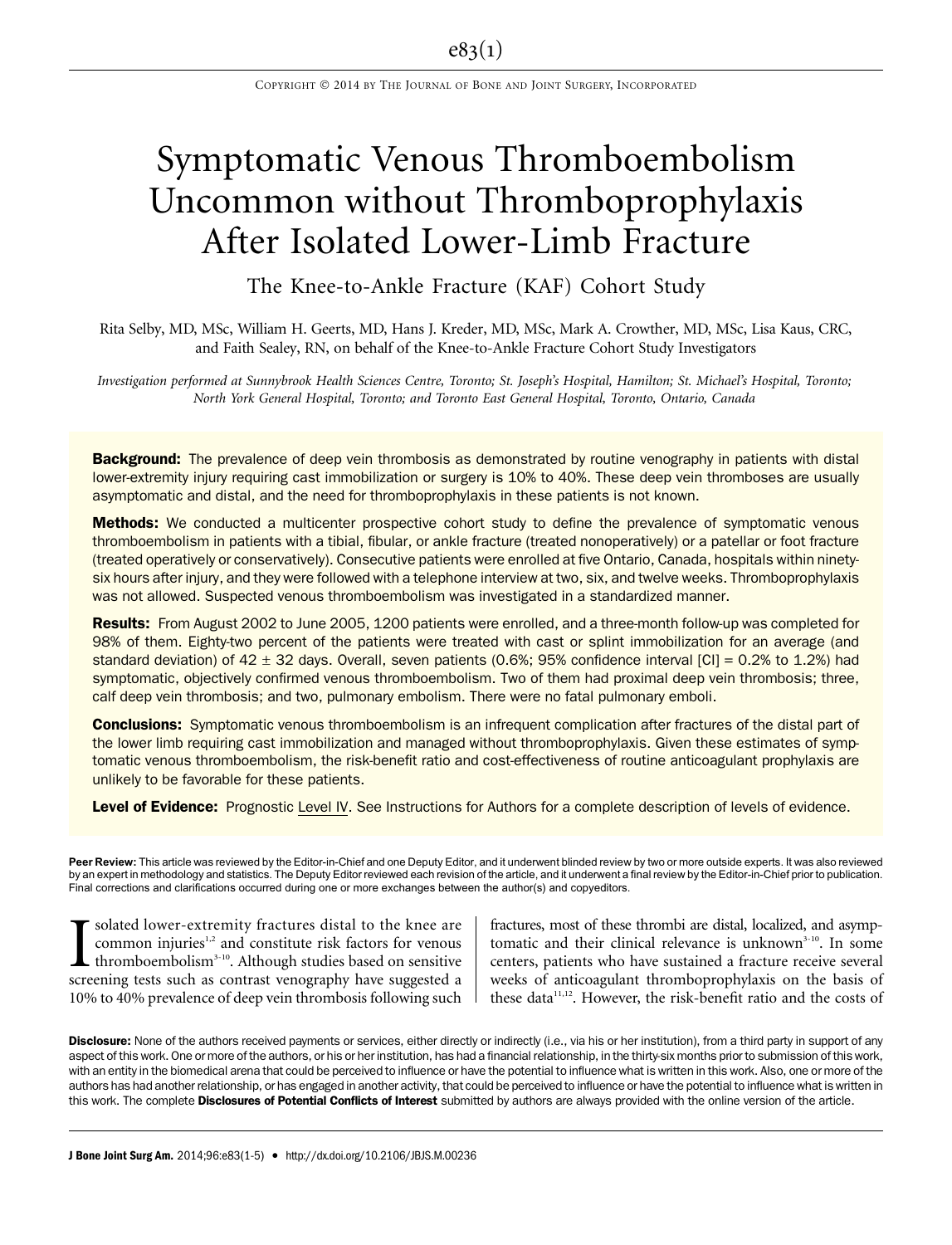THE JOURNAL OF BONE & JOINT SURGERY · JBJS.ORG VOLUME  $96-A \cdot N$ UMBER  $10 \cdot M_A$ Y 21, 2014

this thromboprophylaxis cannot be determined unless there are reliable estimates of the prevalence of clinically important venous thromboembolism after such fractures. We conducted a multicenter, prospective cohort study to document the prevalence and predictors of symptomatic deep vein thrombosis or pulmonary embolism within three months after a lower-extremity fracture distal to the knee.

# Materials and Methods **Patients**

Consecutive patients at least sixteen years of age with a radiographically confirmed unilateral or bilateral closed or open fracture of the tibia, fibula, or ankle (managed nonoperatively) or of the patella or foot (managed either surgically or nonoperatively) were identified through the hospital emergency rooms, inpatient orthopaedic surgery wards, and fracture clinics at five hospitals (three academic and two community centers; see Appendix) in Ontario, Canada, from August 2002 to June 2005, and were assessed for eligibility. Patients with a tibial, fibular, or ankle fracture that required surgical treatment were excluded as they were being screened for eligibility for a double-blind, randomized trial comparing low-molecular-weight heparin prophylaxis with a placebo $13$  that was being conducted in parallel with this study. Patients who had concomitant softtissue, ligament, or cartilage injury were not excluded. Patients with prespecified major trauma (see Appendix) or with vascular injury requiring surgical repair were excluded from the study. Additional criteria for exclusion were an inability to enroll the patient within ninety-six hours after injury; an inability or refusal to provide consent or undergo telephone follow-up; an ongoing need for long-term anticoagulation for other indications; use of thromboprophylaxis (either anticoagulant or mechanical) for more than seventy-two hours after injury (to allow for recruitment of patients who presented over the weekend and may have received thromboprophylaxis for a brief period); an inability to receive contrast medium because of pregnancy, allergy to contrast medium, or renal failure (serum creatinine level of  $>300 \mu$ mol/L); active cancer or known hypercoagulability; previous deep vein thrombosis or pulmonary embolism (objectively proven or treated with anticoagulants); or previous participation in this study.

The study protocol was approved by the research ethics boards at each participating hospital, and all patients were required to provide written informed consent before participation. The study was coordinated by investigators from the Department of Medicine and Clinical Pathology at Sunnybrook Health Sciences Centre, Toronto, Ontario, Canada (R.S., W.H.G., L.K., and F.S.). Logs of all patients screened at the participating hospitals were submitted to the coordinating center weekly.

# Study Design

Eligible consenting patients were enrolled and followed prospectively for three months with telephone calls at fourteen days, six weeks, and three months after injury to determine the prevalence of symptomatic venous thromboembolism. Thromboprophylaxis, either anticoagulant or mechanical (compression stockings or pneumatic compression devices), was not allowed for the duration of the study. Aspirin and other antiplatelet agents were allowed only if they had been used before the injury for cardiac or stroke prophylaxis. Nonsteroidal anti-inflammatory agents were allowed.

#### Patient Assessment and Follow-up

At study entry, patients were educated and provided with information pamphlets regarding symptoms of deep vein thrombosis and pulmonary embolism. They were advised to report any concerns to the local study nurse at any time during the study period, and they were questioned about specific symptoms at each telephone follow-up contact. Suspected deep vein thrombosis and pulmonary embolism were investigated in a standardized manner with use of objective diagnostic tests (Doppler ultrasonography, lung scanning, or computed tomography [CT] pulmonary angiography) and prespecified diagnostic algorithms (see Appendix). All patients who developed objectively confirmed

SYMPTOMATIC VENOUS THROMBOEMBOLISM AFTER ISOLATED LOWER-LIMB FRACTURE

#### TABLE I Baseline Characteristics of the Enrolled Patients  $(N = 1200)$

| Characteristic                                              |            |
|-------------------------------------------------------------|------------|
| Mean age (range) (yr)                                       | 45 (16-93) |
| Female sex (%)                                              | 60         |
| Fracture type (%)                                           |            |
| Fibular                                                     | 39         |
| Metatarsal                                                  | 31         |
| Phalangeal                                                  | 12         |
| Calcaneal, talar, and tarsal                                | 10         |
| Tibial                                                      | 10         |
| Patellar                                                    | 5          |
| Unilateral fracture (%)                                     | 99         |
| Mechanism of injury (%)                                     |            |
| Fall                                                        | 75         |
| Sports injury                                               | 17         |
| Motor-vehicle collision                                     | 5          |
| Occupational                                                | 3          |
| Nonoperative management (%)                                 | 93         |
| Immobilization in cast or splint (%)                        | 82         |
| Mean duration of immobilization<br>(and stand. dev.) (days) | $42 + 32$  |

deep vein thrombosis or pulmonary embolism were treated with full-dose anticoagulation therapy (generally low-molecular-weight heparin followed by warfarin) for approximately three months.

#### Outcome Measures

The primary outcome in the Knee-to-Ankle Fracture (KAF) Cohort Study was the occurrence of symptomatic venous thromboembolism or fatal pulmonary embolism within the three-month study period. Symptomatic deep vein thrombosis was defined as clinically suspected deep vein thrombosis confirmed by positive proximal Doppler ultrasound or contrast venography (if the Doppler ultrasound was nondiagnostic). Symptomatic pulmonary embolism was defined as clinically suspected pulmonary embolism confirmed by a highprobability ventilation/perfusion (V/Q) lung scan or positive CT pulmonary angiography, pulmonary angiography, or leg imaging. Fatal pulmonary embolism was defined as autopsy-proven pulmonary embolism; possible fatal pulmonary embolism was defined as an otherwise unexplained sudden death of a patient without an autopsy. An independent outcomes adjudication committee, which had access to pertinent clinical data and results of diagnostic tests, evaluated all cases with suspected venous thromboembolism using these prespecified adjudication criteria.

#### Statistical Analysis

The baseline characteristics of the enrolled patients (age, sex, mechanism of injury, site of fracture, and fracture management) were analyzed with use of descriptive statistics. Since the prevalence of symptomatic venous thromboembolism after such fractures was not known, no formal sample-size calculations could be done. A convenience sample size of at least 1000 patients was agreed on by the steering committee.

Two of the investigators (R.S. and W.H.G.) developed the initial protocol, which was revised and subsequently approved by all six members of the steering committee. The steering committee supervised the trial, made the decision to stop the trial, reviewed the results, and prepared the manuscript. The outcomes adjudication committee was independent of the steering committee.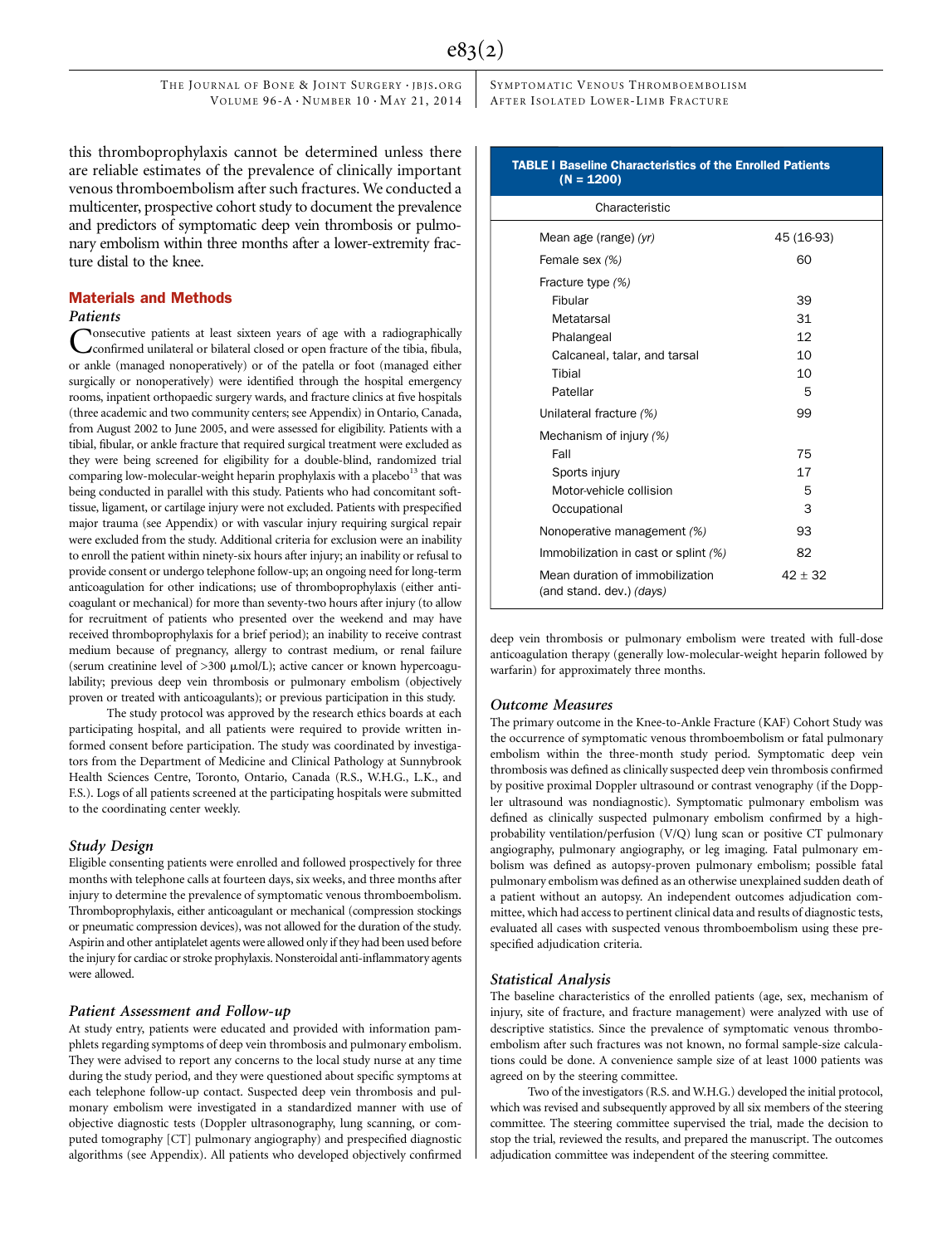THE JOURNAL OF BONE & JOINT SURGERY · JBJS.ORG VOLUME  $96-A \cdot N$ UMBER  $10 \cdot$ MAY 21, 2014

# Source of Funding

This study was supported by a grant from the Canadian Institutes of Health Research-industry partnership with Pfizer Canada. Neither the Canadian Institutes of Health Research nor Pfizer Canada was involved in any aspect of protocol development, the conduct of the trial, or the decision to publish.

## Results

### Study Population

ver the thirty-three-month study period, 2446 consecutive patients were screened for eligibility at the five study sites by dedicated research coordinators (Fig. 1). As a result of this screening, 1246 were excluded because of an inability to contact the patient within ninety-six hours after injury (743), an inability or refusal to provide consent (236), an inability to undergo telephone follow-up (153), an ongoing need for anticoagulation for other reasons (thirty-five), use of thromboprophylaxis for more than seventy-two hours after injury (nineteen), a major injury involving other site(s) (sixteen), an inability to receive contrast medium (sixteen), active cancer (thirteen), previous deep vein thrombosis or pulmonary embolism (twelve), previous participation in this study (two), and a known molecular hypercoagulable state (one). Twelve hundred patients were enrolled, and 1179 (98.3%) of them were followed for the three months. Twenty-one patients either withdrew consent or could not be contacted for follow-up despite multiple attempts.

SYMPTOMATIC VENOUS THROMBOEMBOLISM AFTER ISOLATED LOWER-LIMB FRACTURE

The baseline characteristics of the study patients are summarized in Table I. The mean age was forty-five years (range, sixteen to ninety-three years) and 60% of the cohort was female. Falls were responsible for 75% of the injuries, followed by sports injuries (17%), vehicular accidents (5%), and occupational injuries (3%). The most common fractures involved the fibula (39%), followed by metatarsals (31%), phalanges (12%), calcaneus, talus, or tarsus (10%), tibia (10%), and patella (5%). Seven percent of the patients were treated surgically, and 93% had conservative management. The majority of the patients (82%) were treated with cast or splint immobilization, and the mean duration of immobilization (and standard deviation) was  $42 \pm 32$ days. Six patients (0.5%) received brief prophylactic anticoagulation outside of the study protocol, as they required subsequent major surgery for another reason within the study period. No patient received concomitant mechanical prophylaxis.

### Venous Thromboembolism

In the group of the 1200 enrolled patients, there were thirty-nine suspected venous thromboembolism events (in thirty-seven patients); thirty-four were suspected deep vein thrombosis (in thirty-two patients) and five of these were suspected pulmonary embolism. There were seven confirmed venous thromboembolism events (0.6%; 95% confidence interval  $|CI| = 0.2\%$  to 1.2%), including two proximal deep vein thromboses, three calf

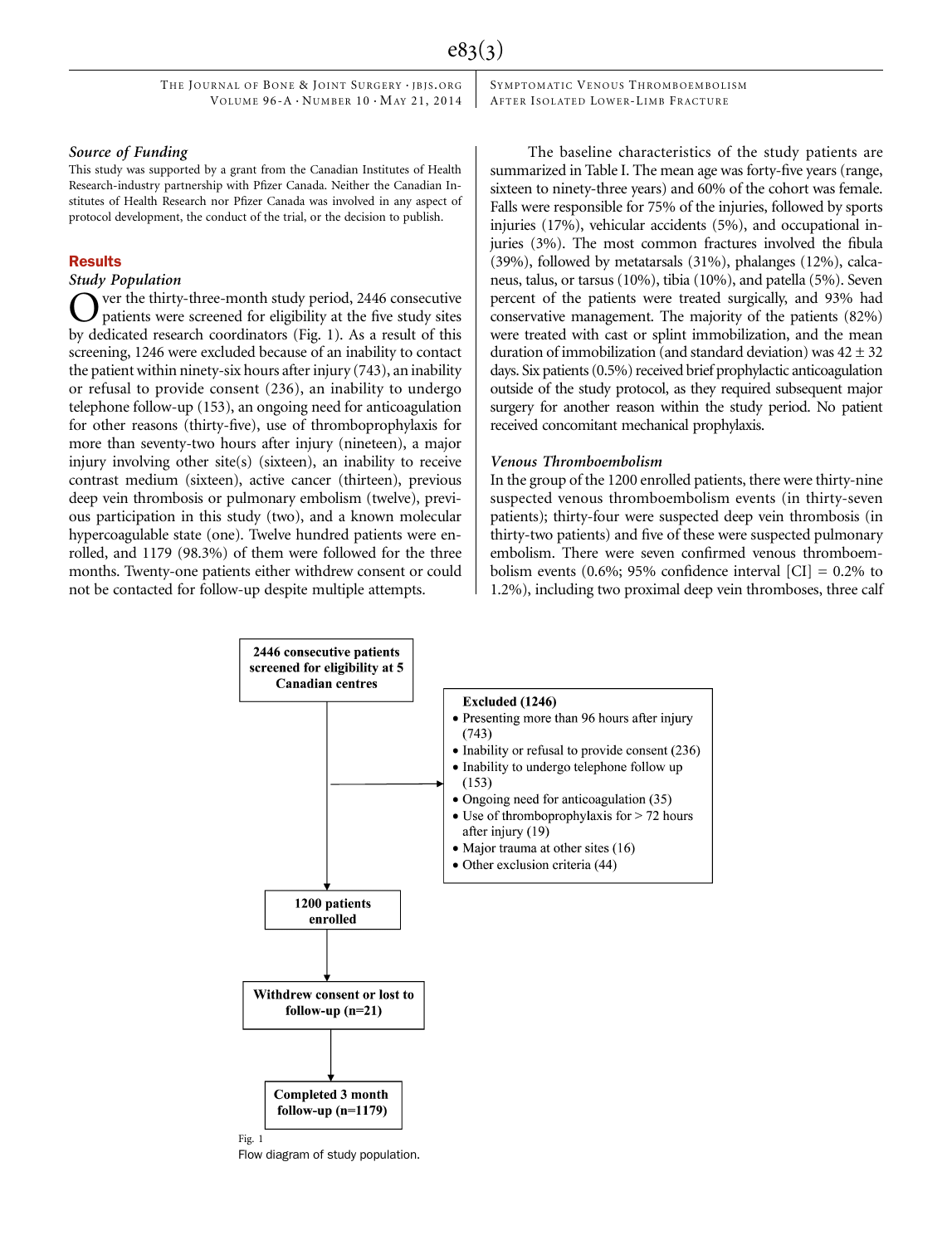THE JOURNAL OF BONE & JOINT SURGERY · JBJS.ORG VOLUME  $96-A \cdot N$ UMBER  $10 \cdot$ MAY 21, 2014 SYMPTOMATIC VENOUS THROMBOEMBOLISM AFTER ISOLATED LOWER-LIMB FRACTURE

deep vein thromboses, and two pulmonary embolisms, as detailed in the Appendix. There was no fatal pulmonary embolism (95%  $CI = 0\%$  to 0.4%). Although whole-leg ultrasounds were not allowed by the protocol for investigation for deep vein thrombosis (see Appendix), the three calf deep vein thromboses were documented in patients who underwent whole-leg ultrasound in violation of the protocol. If these three events are excluded, the prevalence decreases to 0.3% (four events). The overall event rates were too low to allow multivariate analyses for predictors of venous thromboembolism.

# **Discussion**

To our knowledge, our investigation is the first large, rigor-ously conducted study that demonstrates the prevalence of symptomatic venous thromboembolism or fatal pulmonary embolism in patients with a conservatively treated tibial, fibular, or ankle fracture or a surgically or conservatively treated fracture involving the foot or patella. Patients with a surgically treated tibial, fibular, or ankle fracture were not eligible for this study as they were being screened for eligibility for another study being conducted in parallel (a double-blind, randomized trial comparing low-molecular-weight heparin prophylaxis with a placebo). Consecutive patients were screened at five hospitals (both academic and community), and 49% of the eligible patients were enrolled; complete three-month follow-up was obtained for 98% of the cohort. Only 0.5% of the patients received any anticoagulant prophylaxis at any time during the study. Suspected thromboembolic events were investigated with use of standardized algorithms for deep vein thrombosis and pulmonary embolism at all five centers. More than 80% of this cohort was treated with cast or splint immobilization, for an average of six weeks. In this cohort of 1200 patients, the prevalence of symptomatic venous thromboembolism at three months was low (<1%) and fatal pulmonary embolism did not occur.

Data on the prevalence of venous thromboembolism in patients with a distal lower-extremity fracture treated conservatively with splint or cast immobilization are very limited. Three randomized trials comparing no prophylaxis with lowmolecular-weight heparin in patients with below-the-knee fracture and plaster cast immobilization, who were screened with either unilateral whole-leg Doppler ultrasound or venography, demonstrated deep vein thrombosis rates between 6% and 30%6,14,15. The majority of the detected thrombi were deep vein thrombi in the calf, the clinical relevance of which is uncertain. In the largest and most recent of these studies, ten of seventy-seven patients in the control group developed deep vein thrombosis, only one of which was proximal<sup>6</sup>. In the study by Kock et al.<sup>15</sup>, only one proximal deep vein thrombosis and one calf deep vein thrombosis were detected in the thirty-four patients in the control arm<sup>15</sup>. The study by Kujath et al.<sup>14</sup> did not provide rates of proximal deep vein thrombosis in the enrolled patients. In a systematic review of thirteen studies that reported complications after a total of 895 tibial shaft fractures, symptomatic venous thromboembolism developed in six patients  $(0.7\%)$ <sup>16</sup>. An observational study of 3698 patients who presented to French emergency departments with an isolated leg

injury that was not surgically treated demonstrated proximal deep vein thrombosis in 0.2%, symptomatic venous thromboembolism in 1.0%, and pulmonary embolism in only a single patient  $(0.04\%)$  over the three months of follow-up<sup>12</sup>. However, 61% of the patients in that study received thromboprophylaxis and 75% were screened with Doppler ultrasound. Two prospective studies that included a total of 300 patients with foot and ankle fractures demonstrated that calf deep vein thromboses and asymptomatic deep vein thromboses detected by routine screening tests do not progress without treatment, suggesting that these thrombi are probably not clinically important<sup>9,10</sup>. Additional evidence that these deep vein thrombi are not important is provided by the observation that, in seven randomized trials of patients with a distal lowerlimb fracture as well as in the cohort of patients in the present study, no fatal pulmonary emboli were reported<sup>6-8,13-15,17</sup>.

Our results provide reassurance that symptomatic and fatal venous thromboemboli are infrequent complications after these fractures without thromboprophylaxis, and they highlight the major discrepancy between studies using clinical end points and those using routine screening with either venography or whole-leg ultrasound. Despite the lack of reliable prevalence data and resulting risk-benefit estimates, routine prophylaxis with anticoagulants for four to six weeks (or for as long as a plaster cast is worn) has become the standard of practice after such fractures in some parts of the world<sup>11</sup>. With a venous thromboembolism prevalence of <1%, as was seen in our study, even a  $1\%$  risk of bleeding with routine anticoagulant prophylaxis<sup>4</sup> would render an unfavorable risk-benefit ratio and would not be cost-effective. The risk of compartment syndrome, although uncommon, also needs to be considered if patients with a lowerextremity fracture receive anticoagulant thromboprophylaxis<sup>18</sup>. The logistics of safely conducting an outpatient anticoagulant prophylaxis program involving daily self-injections for four to six weeks or for the entire duration of immobilization further compromise the feasibility of this strategy. We believe that mechanical prophylaxis is neither likely to be effective nor feasible in this subgroup of trauma patients.

Despite the large sample size, because of the low prevalence of symptomatic venous thromboembolism we could not identify any predictors of deep vein thrombosis or pulmonary embolism that allowed us to define a subgroup of patients at higher risk for venous thromboembolism. With such a low frequency of symptomatic venous thromboembolism in this patient population, large population-based epidemiological studies would be required to identify any putative high-risk subgroups. In the meantime, we believe that clinicians should focus on optimizing thromboprophylaxis in groups of patients with higher risks of venous thromboembolism and in whom thromboprophylaxis use is still not optimal. Although there is no specific evidence, we recommend that patients with the types of injuries in the present study should be made aware of deep vein thrombosis and pulmonary embolism as potential complications so that they may contact their health-care provider should this suspicion arise to allow timely investigation and treatment if venous thromboembolism is found.